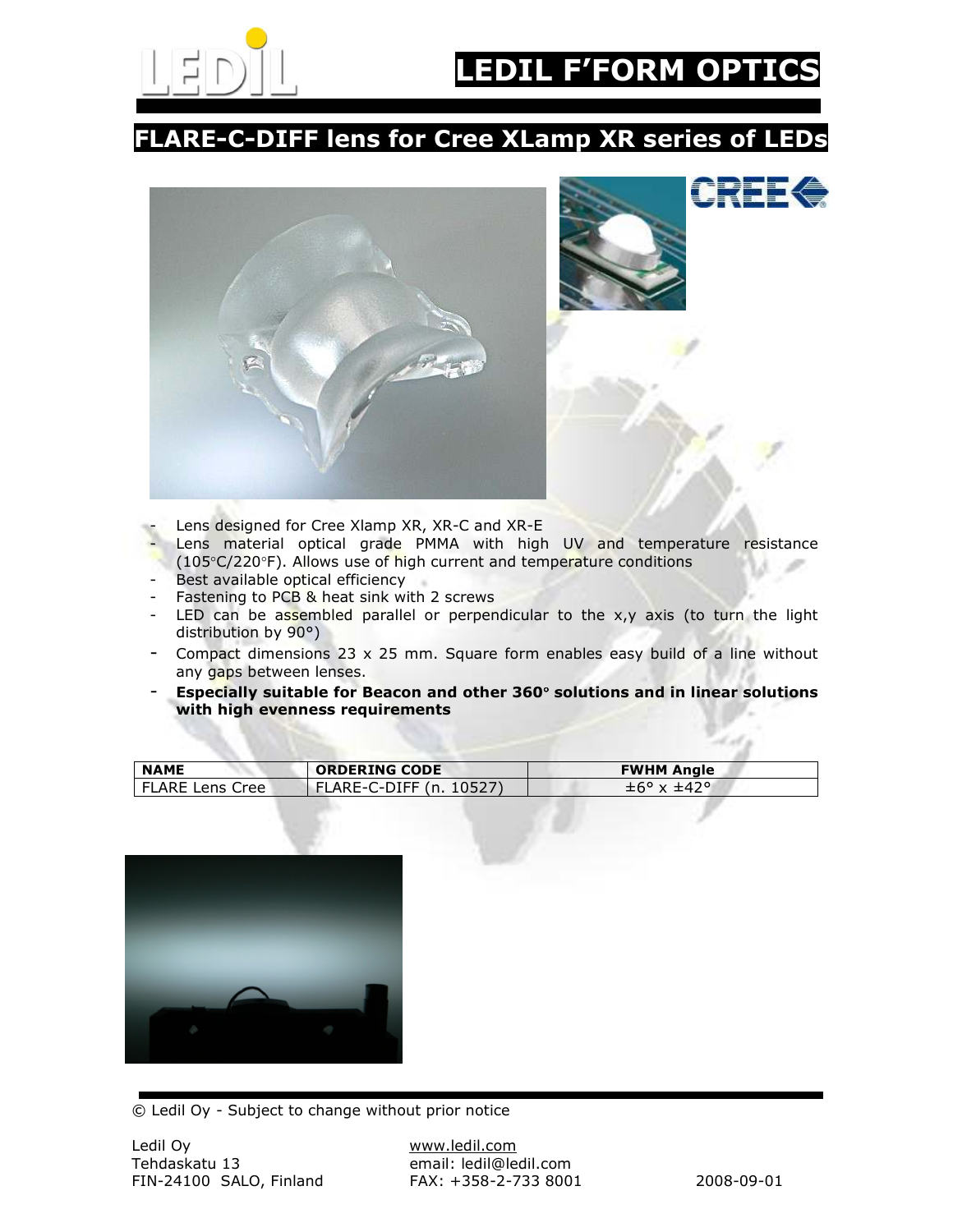

## MEASUREMENTS





© Ledil Oy - Subject to change without prior notice

email: ledil@ledil.com<br>FAX: +358-2-733 8001